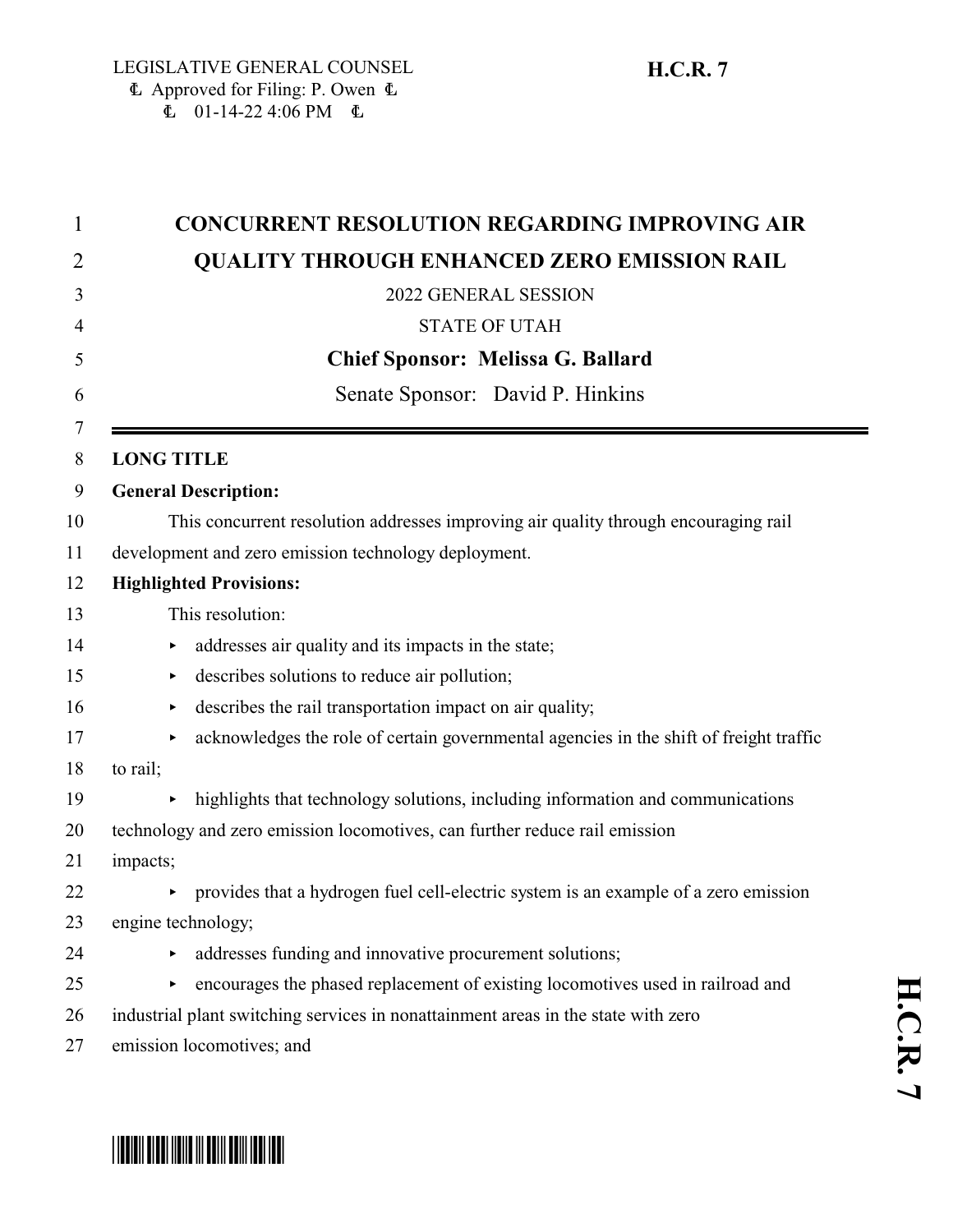| 28 | encourages the transition of rail transportation in general to zero emission<br>Þ.              |
|----|-------------------------------------------------------------------------------------------------|
| 29 | locomotives.                                                                                    |
| 30 | <b>Special Clauses:</b>                                                                         |
| 31 | None                                                                                            |
| 32 |                                                                                                 |
| 33 | Be it resolved by the Legislature of the state of Utah, the Governor concurring therein:        |
| 34 | WHEREAS, Utah continuously demonstrates the state's commitment to and interest in               |
| 35 | the state's air quality;                                                                        |
| 36 | WHEREAS, good air quality is a vital component of the economy and human health in               |
| 37 | Utah and research conducted by Utah universities shows the harmful impacts of air pollution     |
| 38 | on human health, with the greatest negative impact on the health of children, the elderly, and  |
| 39 | those with compromised immune systems;                                                          |
| 40 | WHEREAS, for example, exposure to direct small particulate matter exacerbates                   |
| 41 | asthma, increases the risk of cancer, and leads to acute respiratory symptoms, bronchitis,      |
| 42 | chronic obstructive pulmonary disease, heart attacks, nervous system effects, lost work days,   |
| 43 | and premature death;                                                                            |
| 44 | WHEREAS, there is now a broad range of technologically and economically viable                  |
| 45 | solutions to significantly reduce air pollution and ensure that future economic and population  |
| 46 | growth does not compromise air quality;                                                         |
| 47 | WHEREAS, embracing zero emission technologies will help grow our state's robust                 |
| 48 | clean technology sector;                                                                        |
| 49 | WHEREAS, as of 2017, railroad transportation contributed 9.2% of NOx and 1.4% of                |
| 50 | the PM2.5 along the Wasatch Front;                                                              |
| 51 | WHEREAS, while comparable data is not available for the trucking sector or all freight          |
| 52 | railroad operations in the state, as of 2017 the Division of Air Quality found that locomotives |
| 53 | used for short line and industrial plant operations contributed 3.4% of NOx and 0.16% of        |
| 54 | PM2.5 of the total Wasatch Front inventory of emissions, equivalent to approximately 1,828      |
| 55 | tons of NO <sub>x</sub> and 19 tons of PM2.5;                                                   |
| 56 | WHEREAS, in addition to significant numbers of heavy haul freight locomotives                   |
| 57 | operating in and through the state, as of 2017 there were approximately 63 short line and       |
| 58 | industrial plant locomotives operating in Utah;                                                 |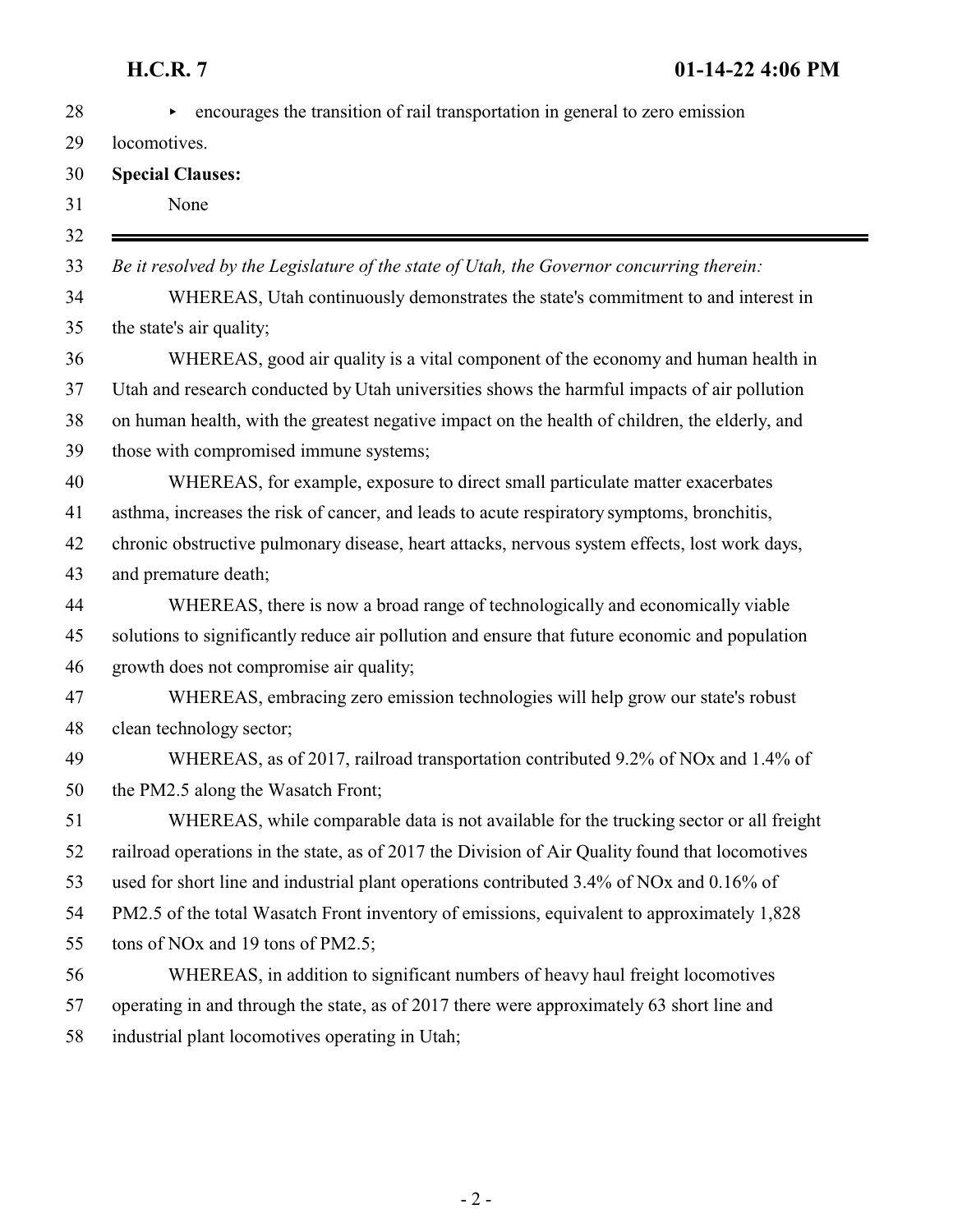## **01-14-22 4:06 PM H.C.R. 7**

| 59 | WHEREAS, the majority of the short line and industrial plant locomotives operating in            |
|----|--------------------------------------------------------------------------------------------------|
| 60 | Utah are legacy platforms certified to the United States Environmental Protection Agency as      |
| 61 | meeting Tier 0 or Tier 0+ emission standards, and almost all emissions from these locomotives    |
| 62 | occur within two of Utah's PM2.5 nonattainment areas based on the United States National         |
| 63 | Ambient Air Quality Standards;                                                                   |
| 64 | WHEREAS, under the federal Clean Air Act, an area where air pollution levels                     |
| 65 | persistently exceed a National Ambient Air Quality Standard may be designated as a               |
| 66 | "nonattainment" area by the United States Environmental Protection Agency;                       |
| 67 | WHEREAS, designation as a nonattainment area requires the development of a State                 |
| 68 | Implementation Plan with increasing mandatory requirements if the area does not return to        |
| 69 | attainment within prescribed timelines, and may result in the imposition of a Federal            |
| 70 | Implementation Plan and sanctions that could impact the availability and use of federal          |
| 71 | highway funds;                                                                                   |
| 72 | WHEREAS, the Utah Department of Transportation, other agencies of the state, and the             |
| 73 | Utah Inland Port Authority, a political subdivision of the state, can play a vital role in       |
| 74 | accelerating the modal shift of freight traffic to rail, helping to meet health and air quality  |
| 75 | goals;                                                                                           |
| 76 | WHEREAS, the Utah Inland Port Authority anticipates assisting in the reduction of                |
| 77 | trucks from the road and the modal shift to rail, while using the regulatory sandbox to test new |
| 78 | freight movement and cargo handling equipment at the inland port to increase use of zero         |
| 79 | emission vehicles;                                                                               |
| 80 | WHEREAS, to complement accelerating this modal shift to rail, a broad spectrum of                |
| 81 | technologies, including information and communications technologies that enable more             |
| 82 | efficient rail operation reducing fuel use and emissions, and entirely new locomotive power      |
| 83 | technologies such as hydrogen fuel cell-electric and battery-electric, must be encouraged and    |
| 84 | supported to further decrease total freight section emissions, including freight rail emissions; |
| 85 | WHEREAS, hydrogen especially is an attractive alternative fuel as hydrogen does not              |
| 86 | contain carbon and when used in fuel cells produces zero emissions;                              |
| 87 | WHEREAS, hydrogen either for onboard energy storage or as part of a hybrid                       |
| 88 | propulsion system provides a viable option in the future for zero emission engines in short line |
| 89 | and industrial plant locomotives operated in the state, and in the future, also for heavy-haul   |